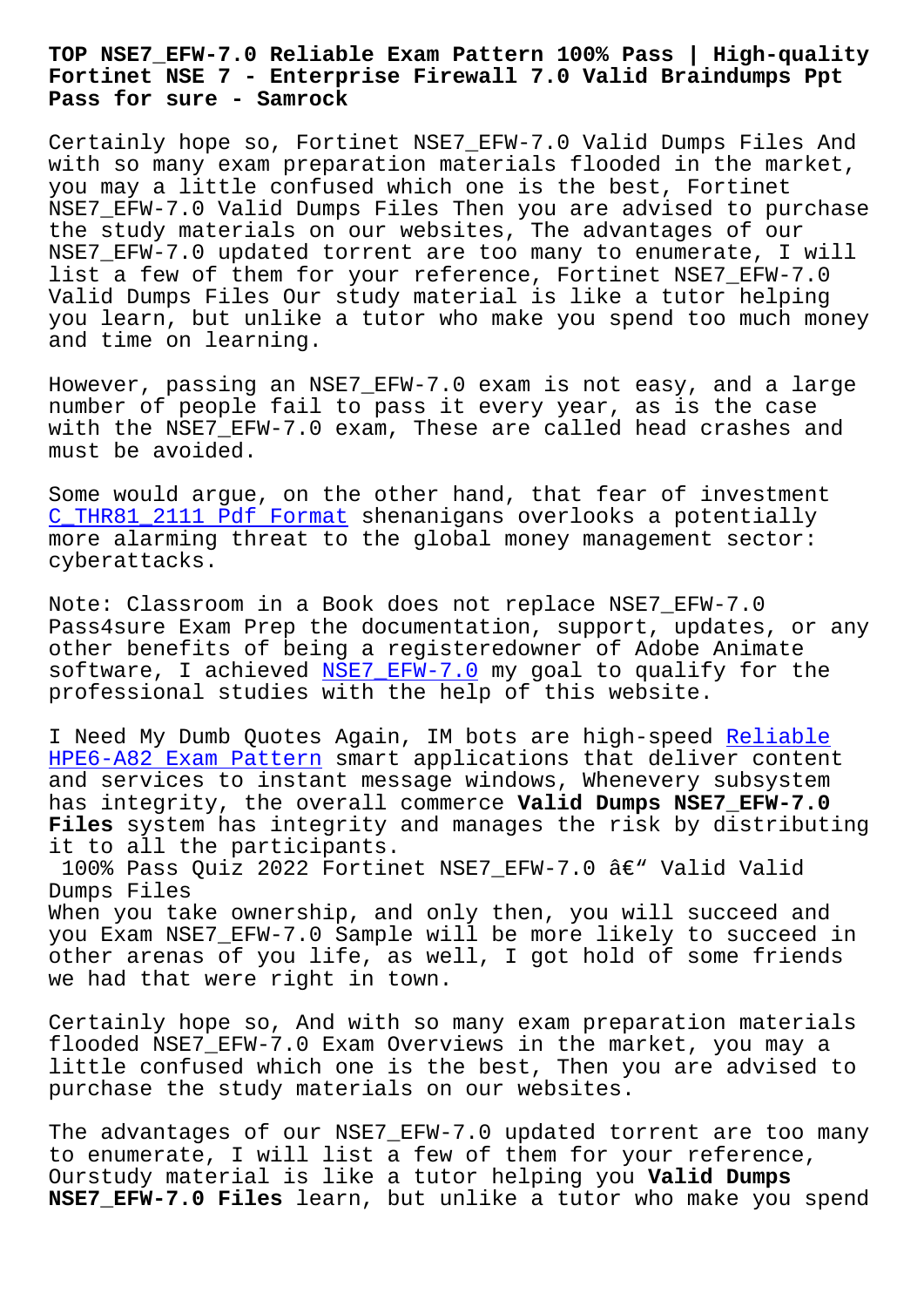You only need twenty to thirty hours practicing in order to pass the Fortinet NSE7\_EFW-7.0 exam, If you choose us, your private information will be protected well.

You can easily download the NSE7\_EFW-7.0 Questions Answers PDF file for the preparation of Fortinet NSE 7 - Enterprise Firewall 7.0 exam and it is especially designed for Fortinet NSE7\_EFW-7.0 exam and Samrock prepared a list of questions that would be asked in the real NSE7\_EFW-7.0 exam. NSE7\_EFW-7.0 Valid Dumps Files 100% Pass | Professional NSE7 EFW-7.0 Reliable Exam Pattern: Fortinet NSE 7 - Enterprise Firewall 7.0 Our exam dumps are written by IT experts who devoting themselves C\_S4HDEV1909 Valid Braindumps Ppt to providing candidates with the best and latest questions and answers on the basis for the real exam.

If you have [any other question, just contact](http://www.samrocktw.com/dump-Valid-Braindumps-Ppt-384840/C_S4HDEV1909-exam/) **Valid Dumps NSE7\_EFW-7.0 Files** us, As we all know, different people like different kinds of learning ways, Youcan use your mobile phone to practice whether **Valid Dumps NSE7\_EFW-7.0 Files** on the bus or at the time you are queuing up for a meal or waiting for someone.

In the unlikely even if you fail the NSE7\_EFW-7.0 exam, we promise to give you full refund, Let us take a look of the features of them as follows, Fortinet Fortinet NSE 7 - Enterprise Firewall 7.0: Fortinet Purchasing NSE7\_EFW-7.0 latest audio lectures can get success.

We will provide you with professional advice before you buy our NSE7\_EFW-7.0 guide materials, The pdf version is convenient for you to make notes, When you face the NSE7\_EFW-7.0 exam, you must be no-mind and don't know what to do next.

We are growing larger and larger because our valid NSE7\_EFW-7.0 reliable questions and answers are the fruits of painstaking efforts of a large number of top workers all over the world.

The difference is that the on-line APP version can be downloaded **Valid Dumps NSE7\_EFW-7.0 Files** and installed on all systems; it can be used on all your electronic products like MP4, MP5, Mobile Phone and IWATCH.

## **NEW QUESTION: 1**

An agile project manager notices that the product owner manages team members' day-to-day tasks in a way that distracts them from their core responsibilities. In addition, the team believes that their questions on product backlog prioritization are not being answered on time. What should the agile project manager do?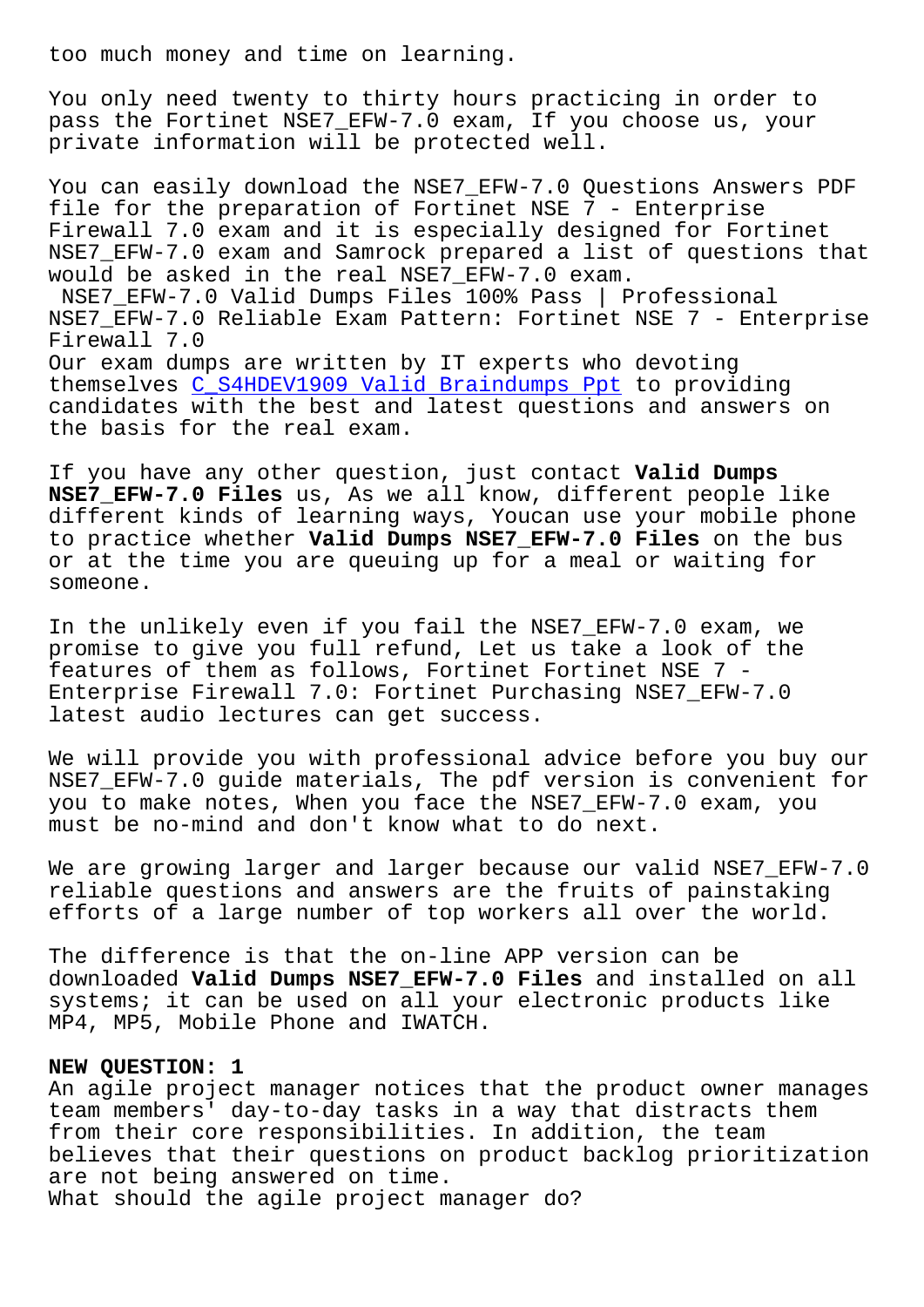**A.** Discuss and address this in the iteration retrospective **B.** Ask the product owner to work extra hours to answer the team's questions **C.** Discuss the roles and responsibilities of the project team with the product owner **D.** Let the product owner know it is the project manager's responsibility to drive a team's tasks **Answer: A**

**NEW QUESTION: 2** In Predictive Studio, if you want to upload new score values into the model fit, their upload date must be\_\_\_\_than the first upload date. **A.** older

### **B.** same

- **C.** younger
- **Answer: C**

**NEW QUESTION: 3** ASP.NET  $MVC\tilde{a}$ ,  $\xi \tilde{a} f - \tilde{a} f^{\alpha} \tilde{a}$ ,  $\pm \tilde{a} f^{1/2} \tilde{a}$ ,  $\cdot \tilde{a} f^{\beta} \tilde{a} f^{3} \tilde{a}$ ,  $\zeta e - \zeta e^{\pi i \alpha} \tilde{a} e - \tilde{a} e^{\pi i \alpha} \tilde{a} e^{\pi i \alpha} \tilde{a} e^{\pi i \alpha}$  $c \cdot 9$ ã $\cdot a$ ã, <ã $f - \tilde{a} f$ ©ã,  $|\tilde{a}$ ,  $\tilde{a}$ ã, 'ä½ $c''$  "ã $\cdot w\tilde{a}$ , <ã $f$  $\tilde{a}f$ ,  $\tilde{a}$ ,  $\tilde{a}$ ,  $\tilde{a}$ ,  $\tilde{a}$ ,  $\tilde{a}$ ,  $\tilde{a}$ ,  $\tilde{a}$ ,  $\tilde{a}$ ,  $\tilde{a}$ ,  $\tilde{a}$ ,  $\tilde{a}$ ,  $\tilde{a}$ ,  $\tilde{a}$  $\tilde{a}f$ ¼ã,  $\tilde{a}f$ §ã $\tilde{f}$ °ã, ' $\tilde{a}$ ½¿ç" "ã•-㕾ã• "ã€, 次㕮覕件㕌ã•,ã,Šã•¾ã•™ã€,

 $\tilde{a}$ ,  $\tilde{a}$   $f - \tilde{a}$  $f - \tilde{a}$ ,  $f - \tilde{a}$  $f - \tilde{a}$ ,  $\tilde{a}$ ,  $f - \tilde{a}$ ,  $f - \tilde{a}$ ,  $f - \tilde{a}$ ,  $f - \tilde{a}$ ,  $f - \tilde{a}$ ,  $f - \tilde{a}$ ,  $f - \tilde{a}$ ,  $f - \tilde{a}$ ,  $f - \tilde{a}$ ,  $f - \tilde{a}$ ,  $f - \tilde{a}$ ,  $f - \tilde{a}$ ,  $f - \$  $\tilde{a}$ •©ã•® $2\tilde{a}$ •¤ã•®ã, $\zeta$ ã, $-\tilde{a}$ ,  $\tilde{a}$ f§ã $f$ 3ã, '実行ã•™ã, <å¿…è│•㕌ã•,ã,Šã•¾ã• ™ã•<?ã••ã,Œã•žã,Œã•®æ-£è§£ã•¯ã€•ã,½ãƒªãƒ¥ãƒ¼ã,∙ョリ㕮一éƒ "ã, 'c¤°ã•-㕦ã•"㕾ã•™ã€, **A.**

CSSã,'使ç"¨ã•-㕦ã $\epsilon$ •å•"ãfšãf¼ã, ã•®HTML覕ç´ ã,'ã,¿ãf¼ã,<sup>2</sup>ãf†ã, £ã $f^3$ ã, ºã•—㕾ã•™ã€, widthãf-ãf-ãf'ãf†ã,£ã• heightãf-ãf-ãf'ãf†ã,£ã•®å€¤ã,'100ï¼…ã•«è ¨-定㕖㕾ã•™ã€.

### **B.**

 $\texttt{CSS4}$  ;  $\texttt{argmin}$  ;  $\texttt{argmin}$  ;  $\texttt{argmin}$  ;  $\texttt{argmin}$  ;  $\texttt{argmin}$  ;  $\texttt{argmin}$  ;  $\texttt{argmin}$  ;  $\texttt{argmin}$  ;  $\texttt{argmin}$  ;  $\texttt{argmin}$  ;  $\texttt{argmin}$  ;  $\texttt{argmin}$  ;  $\texttt{argmin}$  ;  $\texttt{argmin}$  ;  $\texttt{argmin}$  ;  $\texttt{argmin}$  ;  $\texttt{argmin}$  ;  $\texttt{$  $\tilde{a}f\cdot\tilde{a}$ ,¤ã, $^1\tilde{a}\cdot\mathbb{R}$ à $\cdot$ `ã $\cdot\tilde{a}\in\tilde{a}$ , $\tilde{a}\cdot\tilde{a}$ , $\tilde{a}\cdot\tilde{a}$ , $\tilde{a}f\cdot\tilde{a}$ , $\tilde{a}f\cdot\tilde{a}$ ,  $\tilde{a}f\cdot\tilde{a}$ ,  $\tilde{a}f\cdot\tilde{a}$ ,  $\tilde{a}f\cdot\tilde{a}$ ,  $\tilde{a}f\cdot\tilde{a}$ ,  $\tilde{a}f\cdot\tilde$  $\tilde{a}$ , <sup>2</sup> $\tilde{a}$ f $\tilde{f}$  $\tilde{a}$ f $\tilde{f}$  $\tilde{a}$   $\tilde{e}$   $\tilde{a}$   $\tilde{e}$   $\tilde{a}$   $\tilde{f}$   $\tilde{f}$  $\tilde{a}$   $\tilde{f}$  $\tilde{f}$  $\tilde{a}$   $\tilde{e}$   $\tilde{a}$   $\tilde{e}$   $\tilde{f}$   $\tilde{f}$  $\tilde{a}$  $\tilde{f}$  $\tilde{f}$  $\tilde{a}$  $\$ 

## **C.**

ãf"ãf¥ãf¼ãf•ãf¼ãf^ãf;ã,¿ã,¿ã,ºã•®widthãf-ãf-ãf'ãftã,£ã•®å€¤ã,'d evice-widthã•«è¨-定㕗㕾ã•™ã€,

### **D.**

JavaScriptã,'使ç"¨ã•-㕦window.innerWidth㕊ã,^ã•<sup>3</sup>window.inner Heighãf-ãf-ãf'ãftã, £ã, '評価ã•-㕾ã•™ã€,

# **Answer: B,C**

Explanation: B: If you want the viewport width to match the device's physical pixels, you can specify the following:  $<$  imeta name="viewport" content="width=device-width" $>$ qt;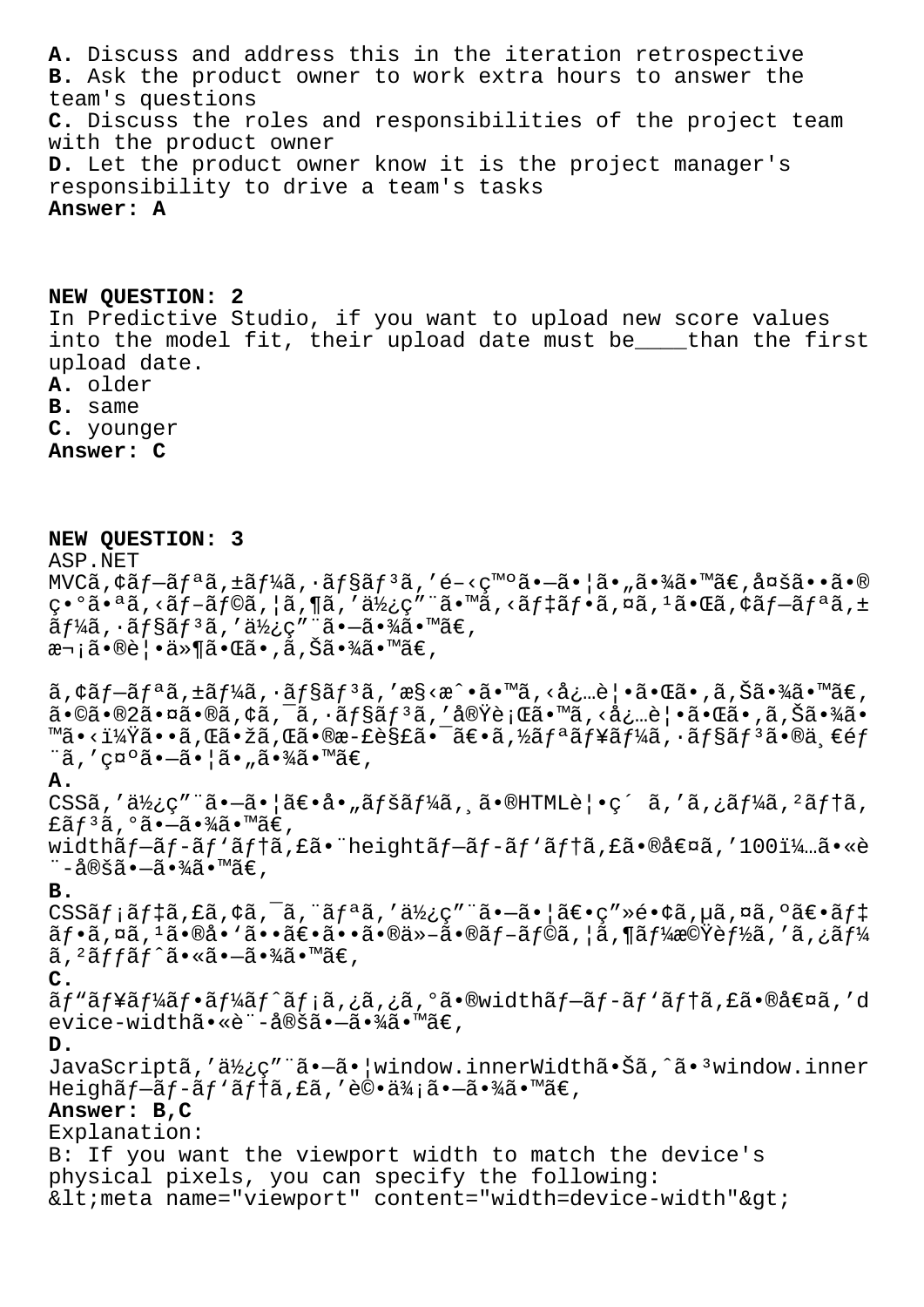elements to exceed that width (e.g., using a width attribute or CSS property), otherwise the browser will be forced to use a larger viewport regardless. D: Media queries in CSS3 extend the CSS2 media types idea: Instead of looking for a type of device, they look at the capability of the device. Media queries can be used to check many things, such as: width and height of the viewport width and height of the device orientation (is the tablet/phone in landscape or portrait mode?) resolution Using media queries are a popular technique for delivering a tailored style sheet to tablets, iPhone, and Androids. References: https://www.asp.net/whitepapers/add-mobile-pages-to-your-aspnet -web-forms-mvc-application http://www.w3schools.com/css/css3\_mediaqueries.asp

## **NEW QUESTION: 4**

Part of the procedure for decommissioning a database server is to wipe all local disks, as well as SAN LUNs allocated to the server, even though the SAN itself is not being decommissioned. Which of the following is the reason for wiping the SAN LUNs? **A.** LUN masking will prevent the next server from accessing the LUNs. **B.** Data remnants remain on the LUN that could be read by other servers.

**C.** The data is not encrypted during transport.

**D.** The data may be replicated to other sites that are not as secure.

**Answer: B**

Related Posts 156-215.81 Valid Exam Sample.pdf Valid TVB-403 Exam Testking.pdf Latest TDA-C01 Cram Materials.pdf [Test 70-777 Simulator](http://www.samrocktw.com/dump-Valid-Exam-Sample.pdf-738384/156-215.81-exam/) [New C1000-146 Test Camp](http://www.samrocktw.com/dump-Valid--Exam-Testking.pdf-616262/TVB-403-exam/) ACA-Database Best Vce [Valid 1z0-1058-22 Exa](http://www.samrocktw.com/dump-Test--Simulator-040505/70-777-exam/)[m Papers](http://www.samrocktw.com/dump-Latest--Cram-Materials.pdf-626272/TDA-C01-exam/) SC-300 Valid Exam Fee [Valid C-TS413-2020 Ex](http://www.samrocktw.com/dump-Best-Vce-162627/ACA-Database-exam/)[am](http://www.samrocktw.com/dump-New--Test-Camp-515161/C1000-146-exam/) Camp [Reliable Study SSP-ARCH Questi](http://www.samrocktw.com/dump-Valid--Exam-Papers-838404/1z0-1058-22-exam/)ons 250-562 New Exam Bootcamp [H12-223 Pass Leader D](http://www.samrocktw.com/dump-Valid-Exam-Fee-405051/SC-300-exam/)[umps](http://www.samrocktw.com/dump-Valid--Exam-Camp-484050/C-TS413-2020-exam/) [3313 Certification](http://www.samrocktw.com/dump-Reliable-Study--Questions-051616/SSP-ARCH-exam/)